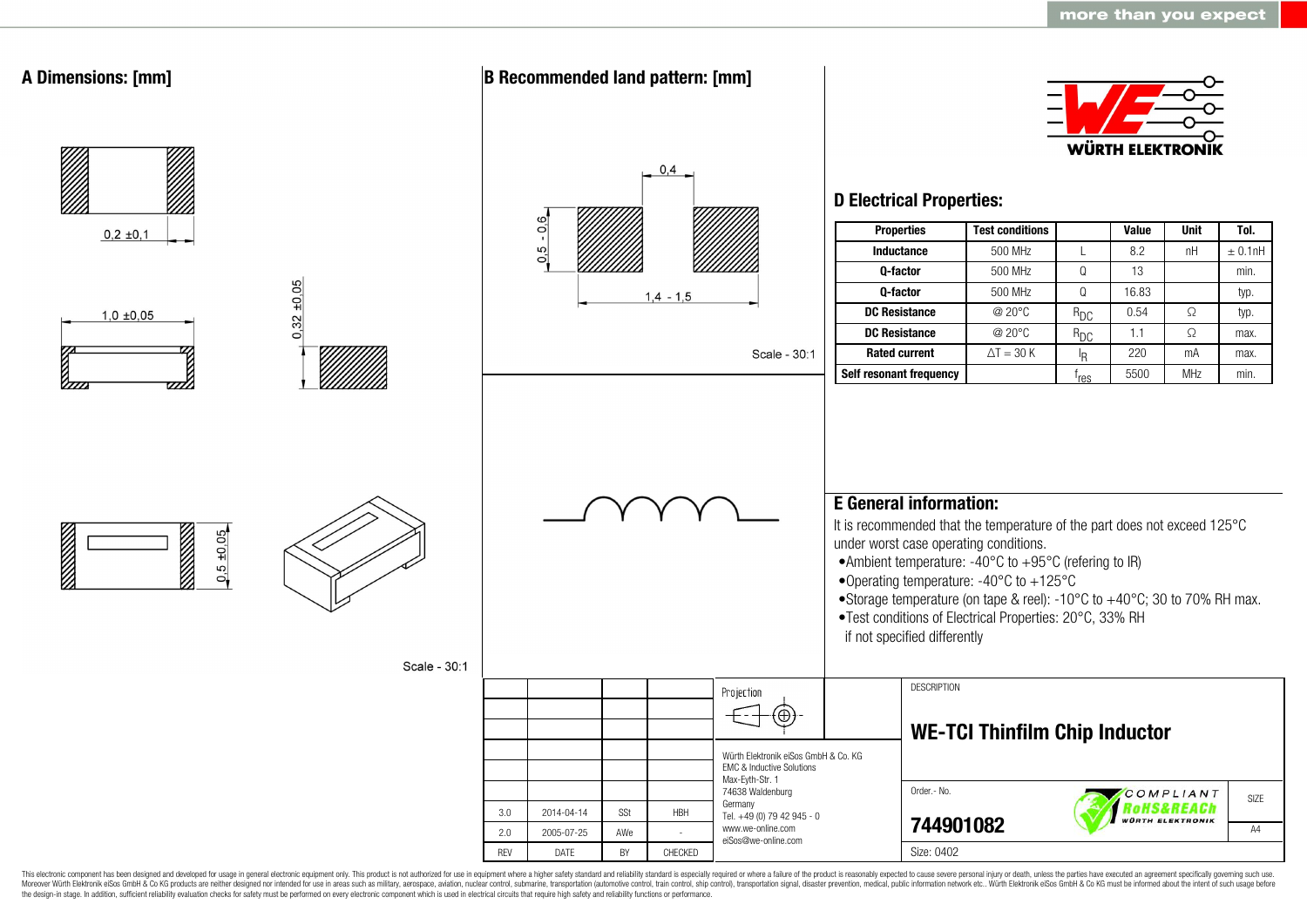

# 100 Ш T Q-factor 10 ╥ Π  $\mathbf{1}$  $0.01$  $0.10$ 1.00 10.00 **Frequency [GHz]**

### **F3 Typical Q-factor vs. Frequency Characteristics: F2 Typical Inductance vs. Frequency Characteristics:**



**Frequency [GHz]** 

|            |            |           |            | Projection                                              | <b>DESCRIPTION</b>                   |                                                 |      |
|------------|------------|-----------|------------|---------------------------------------------------------|--------------------------------------|-------------------------------------------------|------|
|            |            |           |            | $\bigoplus$                                             |                                      |                                                 |      |
|            |            |           |            |                                                         | <b>WE-TCI Thinfilm Chip Inductor</b> |                                                 |      |
|            |            |           |            | Würth Elektronik eiSos GmbH & Co. KG                    |                                      |                                                 |      |
|            |            |           |            | <b>EMC &amp; Inductive Solutions</b><br>Max-Eyth-Str. 1 |                                      |                                                 |      |
|            |            |           |            | 74638 Waldenburg                                        | Order.- No.                          | COMPLIANT                                       | SIZE |
| 3.0        | 2014-04-14 | SSt       | <b>HBH</b> | Germany<br>Tel. +49 (0) 79 42 945 - 0                   |                                      | <b>OHS&amp;REACh</b><br><b>WÜRTH ELEKTRONIK</b> |      |
| 2.0        | 2005-07-25 | AWe       |            | www.we-online.com<br>eiSos@we-online.com                | 744901082                            |                                                 | A4   |
| <b>RFV</b> | DATF       | <b>BY</b> | CHECKED    |                                                         | Size: 0402                           |                                                 |      |

This electronic component has been designed and developed for usage in general electronic equipment only. This product is not authorized for use in equipment where a higher safety standard and reliability standard is espec Moreover Würth Elektronik eiSos GmbH & Co KG products are neither designed nor intended for use in areas such as military, aerospace, aviation, nuclear control, submarine, transportation (automotive control), stain control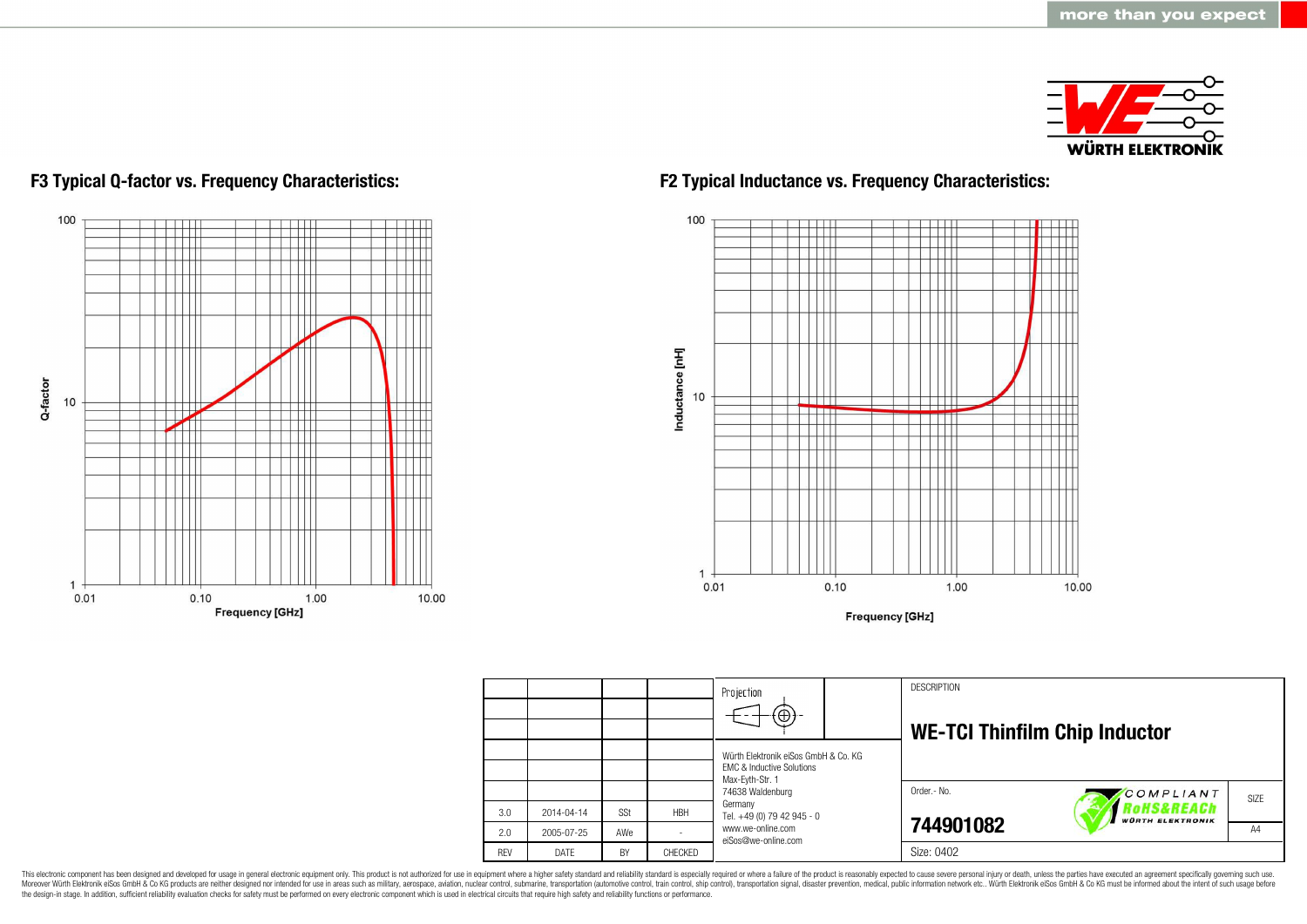### **H Soldering Specifications:**





## **H1: Classification Reflow Profile for SMT components: H2: Classification Reflow Profiles**

| <b>Profile Feature</b>                                                                                                                        | <b>Pb-Free Assembly</b>                                |  |  |
|-----------------------------------------------------------------------------------------------------------------------------------------------|--------------------------------------------------------|--|--|
| Preheat<br>- Temperature Min (T <sub>smin</sub> )<br>- Temperature Max (T <sub>Smax</sub> )<br>- Time $(t_s)$ from $(T_{smin}$ to $T_{smax})$ | $150^{\circ}$ C<br>$200^{\circ}$ C<br>$60-120$ seconds |  |  |
| Ramp-up rate $(T_1$ to $T_p$ )                                                                                                                | $3^{\circ}$ C/ second max.                             |  |  |
| Liquidous temperature $(T1)$<br>Time $(tl)$ maintained above T <sub>1</sub>                                                                   | $217^{\circ}$ C<br>$60-150$ seconds                    |  |  |
| Peak package body temperature $(T_n)$                                                                                                         | See Table H <sub>3</sub>                               |  |  |
| Time within 5 $\degree$ C of actual peak temperature $(t_0)$                                                                                  | 20-30 seconds                                          |  |  |
| Ramp-down rate ( $T_P$ to $T_I$ )                                                                                                             | $6^{\circ}$ C/ second max.                             |  |  |
| Time 25°C to peak temperature                                                                                                                 | 8 minutes max.                                         |  |  |

refer to IPC/JEDEC J-STD-020D

### **H3: Package Classification Reflow Temperature**

|                         | <b>Package Thickness</b> | Volume mm <sup>3</sup><br>$350$ | Volume mm <sup>3</sup><br>$350 - 2000$ | Volume mm <sup>3</sup><br>>2000 |
|-------------------------|--------------------------|---------------------------------|----------------------------------------|---------------------------------|
| <b>PB-Free Assembly</b> | $< 1.6$ mm               | $260^{\circ}$ C                 | $260^{\circ}$ C                        | $260^{\circ}$ C                 |
| <b>PB-Free Assembly</b> | $1.6 - 2.5$ mm           | $260^{\circ}$ C                 | $250^{\circ}$ C                        | $245^{\circ}$ C                 |
| <b>PB-Free Assembly</b> | $\geq$ 2.5 mm            | $250^{\circ}$ C                 | $245^{\circ}$ C                        | $245^{\circ}$ C                 |

refer to IPC/JEDEC J-STD-020D



This electronic component has been designed and developed for usage in general electronic equipment only. This product is not authorized for use in equipment where a higher safety standard and reliability standard is espec Moreover Würth Elektronik eiSos GmbH & Co KG products are neither designed nor intended for use in areas such as military, aerospace, aviation, nuclear control, submarine, transportation (automotive control, ship control), the design-in stage. In addition, sufficient reliability evaluation checks for safety must be performed on every electronic component which is used in electrical circuits that require high safety and reliability functions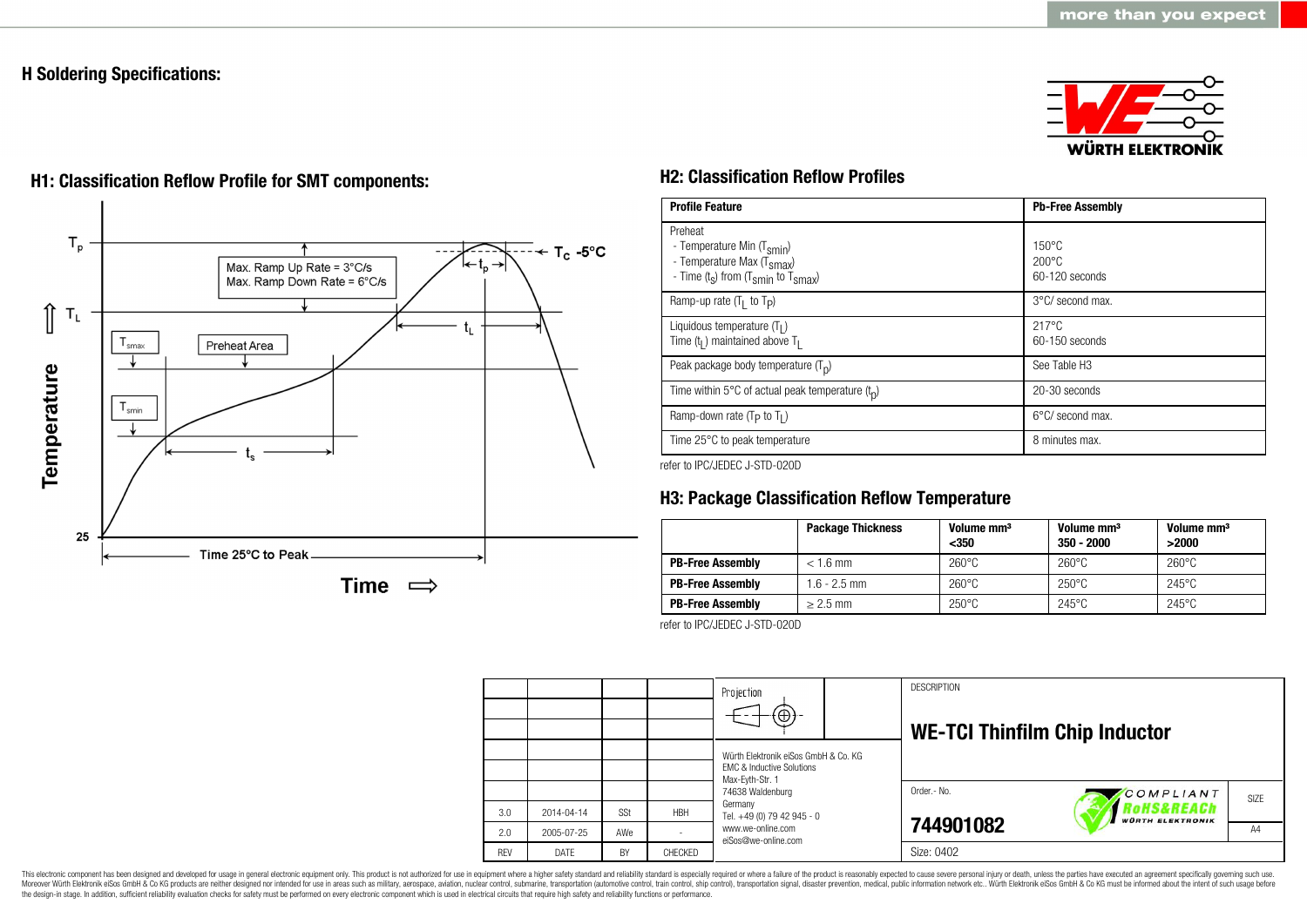### **I Cautions and Warnings:**

### **The following conditions apply to all goods within the product series of WE-TCI of Würth Elektronik eiSos GmbH & Co. KG:**

### **General:**

All recommendations according to the general technical specifications of the data sheet have to be complied with.

The usage and operation of the product within ambient conditions, which probably alloy or harm the wire isolation, has to be avoided.

If the product is potted in customer applications, the potting material might shrink during and after hardening. The product is exposed to the pressure of the potting material with the effect that the core, wire and termination is possibly damaged by this pressure and so the electrical as well as the mechanical characteristics are endangered to be affected. After the potting material is cured, the core, wire and termination of the product have to be checked if any reduced electrical or mechanical functions or destructions have occurred.

The responsibility for the applicability of customer specific products and use in a particular customer design is always within the authority of the customer. All technical specifications for standard products do also apply to customer specific products.

Cleaning agents that are used to clean the customer application might damage or change the characteristics of the component, body, pins or termination.

Direct mechanical impact to the product shall be prevented as the core material could flake or in the worst case it could break.

### **Product specific:**

Follow all instructions mentioned in the data sheet, especially:

- •The soldering profile has to be complied with according to the technical reflow soldering specification, otherwise this will void the warranty.
- •All products shall be used before the end of the period of 12 months based on the product date code, if not a 100% solderability can´t be ensured.
- •Violation of the technical product specifications such as exceeding the nominal rated current will void the warranty.

The general and product specific cautions comply with the state of the scientific and technical knowledge and are believed to be accurate and reliable; however, no responsibility is assumed for inaccuracies or incompleteness.



|            |            |     |            | Projection<br>$\Theta$                                                                          |  | <b>DESCRIPTION</b><br><b>WE-TCI Thinfilm Chip Inductor</b> |                                       |      |
|------------|------------|-----|------------|-------------------------------------------------------------------------------------------------|--|------------------------------------------------------------|---------------------------------------|------|
|            |            |     |            | Würth Elektronik eiSos GmbH & Co. KG<br><b>FMC &amp; Inductive Solutions</b><br>Max-Eyth-Str. 1 |  |                                                            |                                       |      |
|            |            |     |            | 74638 Waldenburg                                                                                |  | Order.- No.                                                | COMPLIANT                             | SIZE |
| 3.0        | 2014-04-14 | SSt | <b>HBH</b> | Germany<br>Tel. +49 (0) 79 42 945 - 0                                                           |  |                                                            | RoHS&REACh<br><b>WÜRTH ELEKTRONIK</b> |      |
| 2.0        | 2005-07-25 | AWe |            | www.we-online.com<br>eiSos@we-online.com                                                        |  | 744901082                                                  |                                       | A4   |
| <b>REV</b> | DATE       | BY  | CHECKED    |                                                                                                 |  | Size: 0402                                                 |                                       |      |

This electronic component has been designed and developed for usage in general electronic equipment only. This product is not authorized for use in equipment where a higher safety standard and reliability standard is espec Moreover Würth Elektronik eiSos GmbH & Co KG products are neither designed nor intended for use in areas such as military, aerospace, aviation, nuclear control, submarine, transportation (automotive control), tain control) the design-in stage. In addition, sufficient reliability evaluation checks for safety must be performed on every electronic component which is used in electrical circuits that require high safety and reliability functions